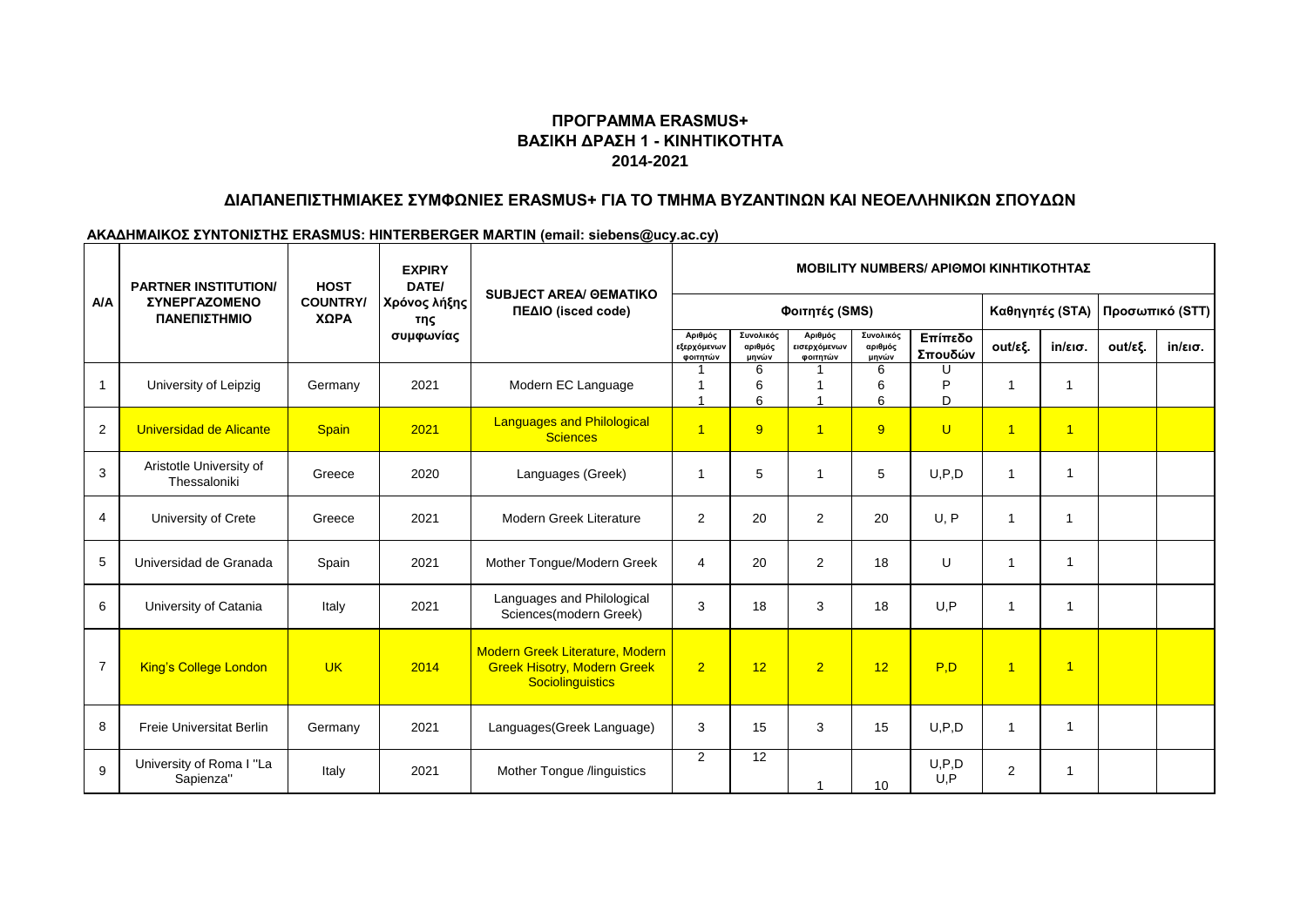# **2014-2021 ΠΡΟΓΡΑΜΜΑ ERASMUS+ ΒΑΣΙΚΗ ΔΡΑΣΗ 1 - ΚΙΝΗΤΙΚΟΤΗΤΑ**

## **ΔΙΑΠΑΝΕΠΙΣΤΗΜΙΑΚΕΣ ΣΥΜΦΩΝΙΕΣ ERASMUS+ ΓΙΑ ΤΟ ΤΜΗΜΑ ΒΥΖΑΝΤΙΝΩΝ ΚΑΙ ΝΕΟΕΛΛΗΝΙΚΩΝ ΣΠΟΥΔΩΝ**

#### **ΑΚΑΔΗΜΑΙΚΟΣ ΣΥΝΤΟΝΙΣΤΗΣ ERASMUS: HINTERBERGER MARTIN (email: siebens@ucy.ac.cy)**

| A/A | <b>PARTNER INSTITUTION/</b>                                             | <b>HOST</b><br><b>COUNTRY/</b><br>ΧΩΡΑ | <b>EXPIRY</b><br>DATE/<br>Χρόνος λήξης<br>της<br>συμφωνίας | <b>SUBJECT AREA/ GEMATIKO</b><br>ΠΕΔΙΟ (isced code)  | <b>MOBILITY NUMBERS/ ΑΡΙΘΜΟΙ ΚΙΝΗΤΙΚΟΤΗΤΑΣ</b> |                               |                                     |                               |                    |                         |                   |                 |            |
|-----|-------------------------------------------------------------------------|----------------------------------------|------------------------------------------------------------|------------------------------------------------------|------------------------------------------------|-------------------------------|-------------------------------------|-------------------------------|--------------------|-------------------------|-------------------|-----------------|------------|
|     | <b><i>ΣΥΝΕΡΓΑΖΟΜΕΝΟ</i></b><br>ΠΑΝΕΠΙΣΤΗΜΙΟ                             |                                        |                                                            |                                                      | Φοιτητές (SMS)                                 |                               |                                     |                               |                    | Καθηγητές (STA)         |                   | Προσωπικό (STT) |            |
|     |                                                                         |                                        |                                                            |                                                      | Αριθμός<br>εξερχόμενων<br>φοιτητών             | Συνολικός<br>αριθμός<br>μηνών | Αριθμός<br>εισερχόμενων<br>φοιτητών | Συνολικός<br>αριθμός<br>μηνών | Επίπεδο<br>Σπουδών | out/εξ.                 | $in/\epsilon$ ισ. | out/εξ.         | $in/ε$ ισ. |
| 10  | <b>Adam Mickiewicz University</b><br>of Poznan                          | Poland                                 | 2021                                                       | Languages(Greek)                                     | $\overline{2}$                                 | 10                            | 2                                   | 10                            | U,P                | 1                       | 1                 |                 |            |
| 11  | University of Warsaw                                                    | Poland                                 | 2021                                                       | Languages(modern Greek)                              | $\mathbf{2}$                                   | 20                            | $\overline{c}$                      | 20                            | U, P               | $\overline{1}$          | 1                 |                 |            |
| 12  | <b>Ludwig Maximilians</b><br><b>Universitat Munchen</b>                 | Germany                                | 2014                                                       | <b>Foreign Languages</b>                             | $\overline{2}$                                 | 18                            | $\overline{2}$                      | 18                            | $\mathbf{U}$       | $\overline{1}$          | $\overline{1}$    |                 |            |
| 13  | Institut National des<br>Langues et Civilisations<br>Orentales (INALCO) | France                                 | 2021                                                       | Languages (Greek)                                    | 2                                              | 12                            | 2                                   | 12                            | U.P                | $\overline{1}$          | 1                 |                 |            |
| 14  | Universidad de Murcia                                                   | Spain                                  | 2021                                                       | Languages and Philological<br>Sciences(modern Greek) | 2                                              | 20                            | $\overline{2}$                      | 20                            | U.P                | -1                      | 1                 |                 |            |
| 15  | Masarykova Universita                                                   | Czech<br>Republic                      | 2021                                                       | Languages (Greek)                                    | 3                                              | 18                            | 3                                   | 18                            | U, P, D            | $\overline{\mathbf{1}}$ | 1                 |                 |            |
| 16  | University of Wien                                                      | <b>AUSTRIA</b>                         | 2021                                                       | <b>Byzantine and Modern Greek</b><br><b>Studies</b>  |                                                | 5                             | 1                                   | 5                             | U, P, D            | $\overline{1}$          | 1                 |                 |            |
| 17  | Universitat Hamburg                                                     | Germany                                | 2021                                                       | Languages and Philological<br><b>Sciences</b>        | 2                                              | 18                            | $\overline{2}$                      | 18                            | U.P                | $\overline{1}$          | 1                 |                 |            |
| 18  | University of Strasbourg                                                | France                                 | 2017                                                       | Languages and Philological<br>Sciences(modern Greek) | $\overline{2}$                                 | 18                            | $\overline{2}$                      | 18                            | U.P                |                         | 1                 |                 |            |